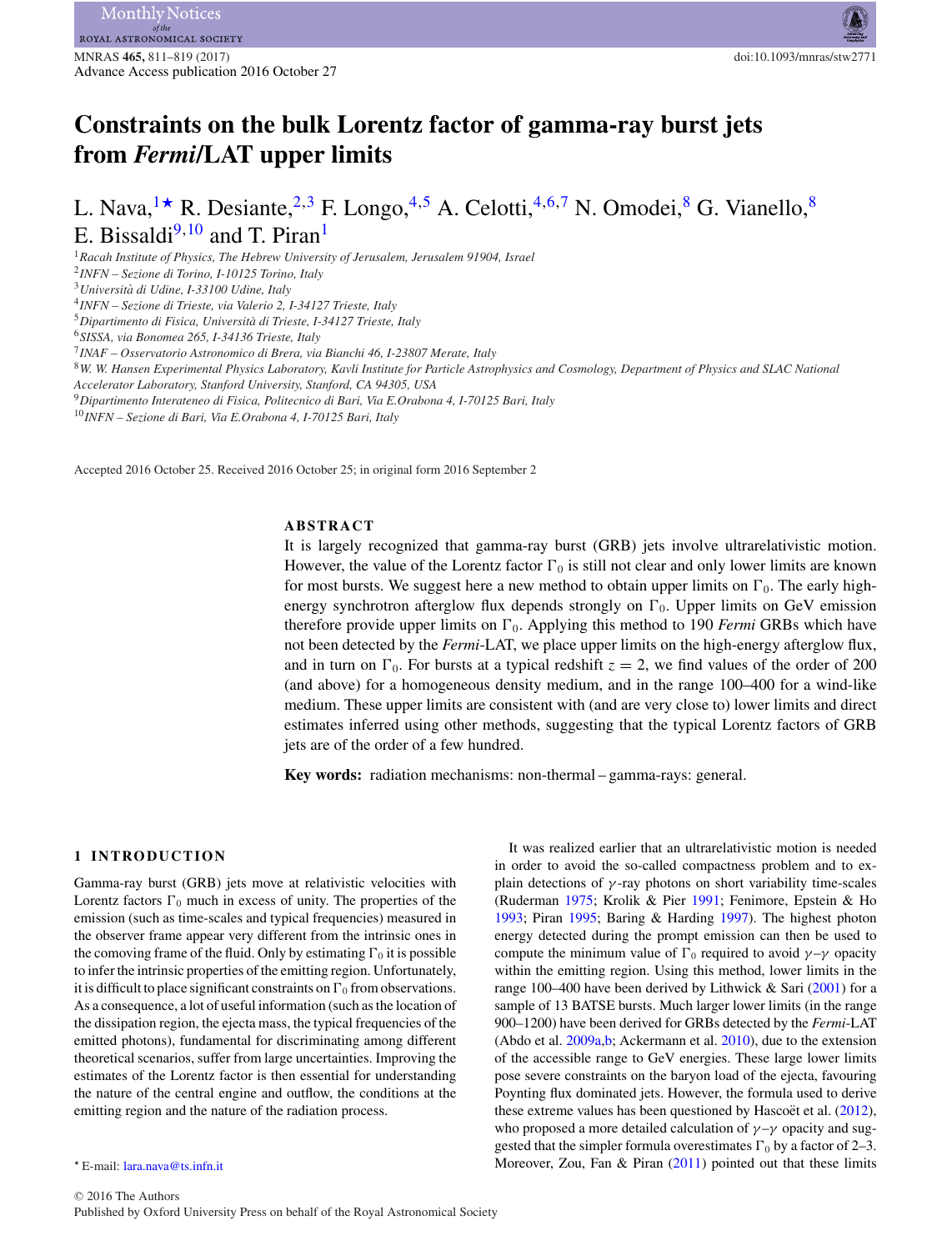rely on the one-zone model, where GeV and sub-MeV photons are emitted from the same region and are produced by internal shocks. The long-lasting nature of the GeV emission suggests a different origin and dissipation radius for the high-energy component. A two-zone model (where the collisions between the GeV and MeV photons occur at larger radii than the prompt emission radius) implies much weaker constraints (about one-fifth to one-half of the one-zone values).

Another widely used technique for estimating  $\Gamma_0$  is based on the onset of the afterglow emission (Sari & Piran [1999\)](#page-8-11). A few efforts have been made to collect samples of GRBs displaying a peak in their early-time optical lightcurve and to derive the value of  $\Gamma_0$ , assuming that the peak time marks the outflow deceleration time. Liang et al. [\(2010,](#page-8-12) [2015\)](#page-8-13) derived values in the range 90–600. Smaller values, between 30 and 300 (and between 20 and 200 for a wind-like density medium) were instead inferred by Ghirlanda et al. [\(2012\)](#page-8-14). When the onset is not observed (i.e. observations start when the flux is already decaying), an upper limit can be placed on the deceleration time and then a lower limit on the value of  $\Gamma_0$ . The lower limits derived using this method are in the range 40–300 (Hascoët et al.  $2014$ ).

Zou & Piran  $(2010)$  suggested that flux limits on the early afterglow can also be used to constrain  $\Gamma_0$ . For large  $\Gamma_0$ , indeed, the afterglow emission starts at an earlier time and has a higher peak luminosity. A lack of detection can then be translated into an upper limit on the brightness of the afterglow, and then on the value of  $\Gamma_0$ . They considered early X-ray observations in a sample of 16 GRBs and derived upper limits on  $\Gamma_0$  of several hundreds. We suggest that a similar method can be applied also to high-energy (GeV) observations. In the standard afterglow model, the early-time afterglow emission is expected to extend up to GeV energies. A lack of GeV emission can then be translated into an upper limit on  $\Gamma_0$ .

In this paper, we propose to exploit LAT flux upper limits derived on time-scales longer than the prompt duration to place limits on the brightness of the synchrotron afterglow component, and in turn on  $\Gamma_0$ . We have already applied this method to a sample of 28 GRBs observed by *AGILE* (Longo et al. [2012\)](#page-8-17), deriving values between 100 and a few thousands (for a typical redshift  $z = 2$ ). The LAT allows us to place more stringent constraints, thanks to its higher sensitivity, and to significantly increase the sample of GRBs to which this analysis can be applied (190 events).

The paper is organized as follows. In Section 2, we calculate the synchrotron afterglow flux in the range 0.1–10 GeV, and provide equations which can be used to place upper limits on  $\Gamma_0$  from the upper limits on the LAT flux. In Section 3, we consider a sample of 190 GRBs with no LAT detection and compute the upper limits on  $\Gamma_0$ . Some implications for GRBs detected by the LAT are discussed in Section 4. Conclusions are summarized in Section 5.

### **2 EXPECTED HIGH-ENERGY AFTERGLOW EMISSION**

In fast cooling regime, the bolometric afterglow luminosity from the forward external shock is proportional to the rate at which the energy is dissipated at the shock  $dm\Gamma^2/dt$  (where *m* is the total mass of the external medium collected up to the time *t*) and to the fraction  $\epsilon_e$  of this energy gained by the accelerated electrons. Since we are interested in early-time afterglow evolution, we assume that  $\Gamma$  is larger than  $1/\theta_{jet}$  (where  $\theta_{jet}$  is the jet opening angle) and express energetics and luminosities in terms of their isotropic equivalent values. Using dr  $\propto \Gamma^2 dt$  and introducing a generic density radial profile  $n = n_0 r^{-s}$ , the bolometric luminosity is (Sari [1997\)](#page-8-18)

$$
L_{\text{bol}}^{\text{aft}} \propto \epsilon_{\text{e}} t^{2-s} n_0 \Gamma^{8-2s}.
$$

The following two regimes can be identified:

(i) A coasting phase ( $\Gamma = \Gamma_0$ ): the luminosity has a strong dependence on the value of  $\Gamma_0$  and is proportional to  $n_0$  (we consider here and elsewhere in this work that  $\epsilon_e$  has more or less the same value for all GRBs; see below for a discussion). In a constant density medium ( $s = 0$ ), the luminosity rises as  $t^2$ , while it is constant for a wind-like medium  $(s = 2)$ .

(ii) A deceleration phase:  $\Gamma$  decreases according to  $\Gamma^2 \propto E_k/m(r)$ (Blandford & McKee [1976\)](#page-8-19), where  $E_k$  is the blastwave energy (we are assuming an adiabatic evolution, i.e.  $E_k$ =constant), and  $m(r)$  is the total mass collected up to the radius *r*. Regardless of the radial density profile, the luminosity decreases with time as  $L_{\text{bol}}^{\text{aft}} \propto \epsilon_{\text{e}} E_{\text{k}} t^{-1}$ . Since  $E_{\text{k}}$  is related to the prompt radiated energy  $E_{\gamma}$ , iso through the prompt efficiency  $\eta_{\gamma}$  ( $E_k = E_{\gamma}$ , iso [1 –  $\eta_{\gamma}$ ]/ $\eta_{\gamma}$ ), we can write  $L_{\text{bol}}^{\text{aft}} \propto \epsilon_{\text{e}} E_{\gamma,\text{iso}} (1 - \eta_{\gamma}) / \eta_{\gamma} t^{-1}$ .

The energies we are interested in  $(>0.1 \text{ GeV})$  are most likely larger than the cooling and synchrotron characteristic frequencies  $v_c$ and  $v<sub>m</sub>$ . Electrons radiating at such energies are rapidly cooling, and the equations describing the luminosity of the emitted radiation are similar to equations governing the bolometric luminosity, with minor corrections to the exponents and with the introduction of a weak dependence on the fraction of energy  $\epsilon_B$  in the amplified magnetic field. In particular, during the deceleration (Sari, Piran & Narayan [1998\)](#page-8-20)  $L_{[0,1-10]}^{\text{aff}} = k \epsilon_{e}^{p-1} \epsilon_{B}^{\frac{p-2}{4}} [E_{\gamma,\text{iso}}(1-\eta_{\gamma})/\eta_{\gamma}]^{\frac{p+2}{4}} t^{-\frac{3p-2}{4}}, \text{ where}$ the numerical factor *k* depends only on *p* (the power-law index of the electron injection spectrum,  $N_{\text{inj}}(\gamma) \propto \gamma_{\text{e}}^{-p}$  and varies less than a factor 1.5 for *p* in the range 2.1–2.8.

This latter equation implies that, during the deceleration, the ratio between the high-energy afterglow luminosity, at a fixed rest-frame time, and the prompt energy  $E_{\gamma,iso}$  depends only on two parameters,  $\epsilon_e$  and  $\eta_v$  (Kumar [2000;](#page-8-21) Freedman & Waxman [2001\)](#page-8-22). Nava et al. [\(2014\)](#page-8-23) found that for LAT GRBs with temporally extended emission, the value of this ratio is narrowly clustered, implying that the product  $\epsilon_e^{p-1}[(1 - \eta_{\gamma})/\eta_{\gamma}]^{\frac{p+2}{4}}$  has more or less the same value in different GRBs and does not introduce a significant scatter (see Nava et al. [2014](#page-8-23) for a more detailed discussion). Hereafter, we will assume that both  $\epsilon_e$  and  $\eta_{\gamma}$  do not vary by a significant amount, but we explicitly write how our estimates depend on these two parameters, so that the effects of a different assumption can be easily computed. While during the deceleration phase the value of  $\Gamma_0$  does not affect the flux (which is rather determined by the blast wave energy),  $\Gamma_0$ plays an important role during the coasting phase and in determining the deceleration time, i.e. the time of the transition from a constant to a decreasing Lorentz factor. For small  $\Gamma_0$ , the deceleration occurs at late times and the peak flux is smaller. To clarify this point, Fig. [1](#page-2-0) illustrates the afterglow lightcurves of two GRBs which have the same parameters except for the initial Lorentz factors  $\Gamma_0$ . Even though they have the same energy  $E_{\gamma,iso}$  (and hence same afterglow luminosity after deceleration), the chances to detect emission are very different in the two cases. Depending on the temporal window of observation as compared to the time of the peak, the afterglow of the low- $\Gamma_0$  GRB might be completely missed. For a GRB observed within the first few hundred seconds, chances of detection are larger for high- $\Gamma_0$  events. When observations extend to times longer than the peak time, where the luminosity is proportional to  $E_{\nu,iso}$ , the chances are dominated by the GRB energetics, and are larger for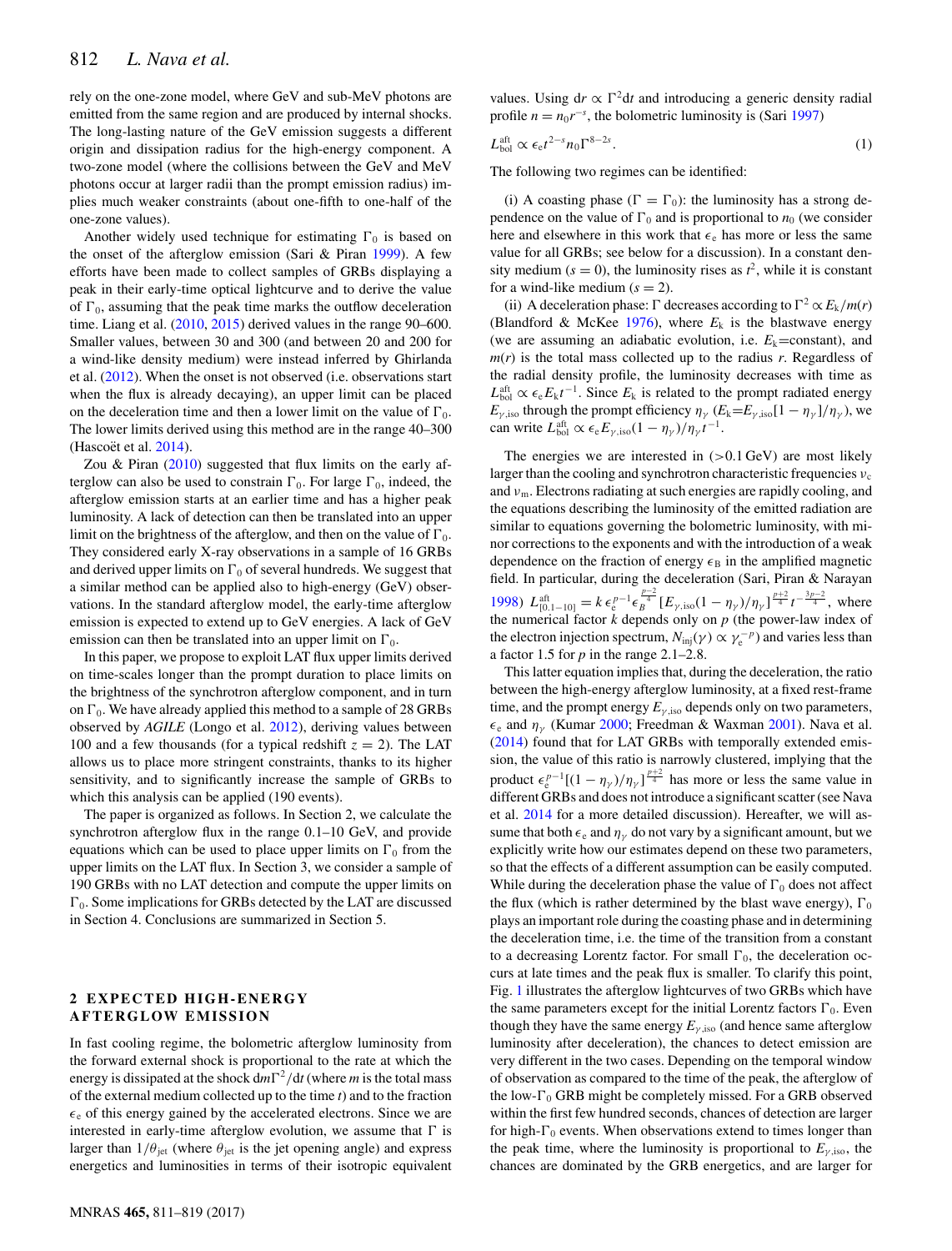<span id="page-2-0"></span>

**Figure 1.** Examples of synchrotron afterglow lightcurves at a frequency  $v > \max(v_c, v_m)$  for a constant density profile of the surrounding medium. The afterglow parameters are the same in both cases, except for the initial Lorentz factor  $\Gamma_0$ . At large  $\Gamma_0 \sim 10^3$ , the lightcurve peaks at early times (see equation 4), while the peak is shifted at much later times when  $\Gamma_0 \sim 10^2$ .

GRBs with a large  $E_{\gamma,iso}$ . From this example, it is clear that three quantities play a fundamental role: the prompt energy  $E_{\gamma,iso}$ , the observation time and  $\Gamma_0$ . When the first two quantities are known, a limit on  $\Gamma_0$  can be inferred from the non-detection of the expected radiation.

### **2.1 Synchrotron fluence at**  $v > max(v_c, v_m)$

Since the LAT is a photon-limited instrument, for a fixed spectral index  $\alpha$  the detection capability is directly related to the fluence. We then estimate the synchrotron afterglow fluence  $S_{[0,1-10]}^{\text{aff}}$  in the energy range 0.1–10 GeV (observer frame) under the assumption  $\max(hv_c, hv_m) < 0.1$  GeV. In this spectral range, the spectral slope  $α$  (in the notation  $F<sub>ν</sub>$  α ν<sup>α</sup>) is  $α = -p/2$ . We model the external shock dynamics starting from the coasting phase, following Nava et al. [\(2014\)](#page-8-23), and the radiation output following Sari et al. [\(1998\)](#page-8-20) and Nappo et al. [\(2014\)](#page-8-24). The choice of computing the afterglow fluence in the range 0.1–10 GeV is motivated by the fact that available estimates of LAT flux upper limits have been computed in this energy range (Ackermann et al. [2012\)](#page-8-25). Moreover, this is also the energy range chosen in the First *Fermi*-LAT GRB catalogue (Ackermann et al. [2013\)](#page-8-26) to quote fluxes and fluences of LAT-detected GRBs which can be directly compared to the estimates provided in the following. We also note that, if extended up to higher energies ( $>10$  GeV), the estimates of the expected afterglow flux might significantly depend on the possible presence of a spectral cutoff, caused for example, by the maximum synchrotron energy. Limiting the estimates at energies smaller than 10 GeV reduces these uncertainties (see the discussion in Section 2.2).

We consider two different radial density profiles characterized as  $n \propto r^{-s}$ : a constant ( $s = 0$ ) and a decreasing density ( $s = 2$ ). While in both cases the afterglow flux after the deceleration time decreases with a temporal index  $\beta_2 = -(3p - 2)/4$ , before the deceleration the temporal indices are  $\beta_1 = 2$  and  $\beta_1 = (2 - p)/2$ , for  $s = 0$ and *s* = 2, respectively, where we used the notation  $F(t) \propto t^{\beta}$ . If observations start at  $t_i$  and end at  $t_f$ , the fluence is

$$
S_{[0.1-10]}^{\text{aff}} = \int_{t_i}^{t_f} F_{[0.1-10]}^{\text{aff}} dt, \qquad (2)
$$

where the flux  $F_{[0.1-10]}^{\text{aff}}$  is given by

$$
F_{[0.1-10]}^{\text{aff}} = A \begin{cases} t^{\beta_1} & \text{for } t \ll t_{\text{dec}} \\ t_{\text{dec}}^{\beta_1} \left(\frac{t}{t_{\text{dec}}}\right)^{-\frac{3p-2}{4}} & \text{for } t \gg t_{\text{dec}}. \end{cases} \tag{3}
$$

Here,  $t_{\text{dec}}$  is the deceleration time in the observer frame. If observations are characterized by temporal gaps, the integration in equation (2) should be performed separately in each time interval where observations are available. The total expected afterglow fluence will be the sum of the contributions from each time interval.

In what follows, we give analytic approximations of the numerical results for the computation of  $S_{[0,1-10]}^{\text{aff}}$  (equation 2) for different orders of the times  $t_i$ ,  $t_f$  and  $t_{\text{dec}}$ . We consider the general case  $t_i \neq$ 0, to account for cases where the GRB enters the LAT field of view (FoV) after the trigger time.

### *2.1.1 Homogeneous medium: n* = *constant*

The transition from the coasting to the deceleration regime occurs around the deceleration time, which is also the time at which the lightcurve peaks:

$$
t_{\rm dec} = 3\left(1 + z_2\right)^{2/3} \left[ \frac{S_{\gamma,\rm iso,-4}(1 - \eta_{\gamma}) d_{\rm L,2}^2}{\Gamma_{0,3}^8 n_0 \eta_{\gamma}} \right]^{1/3} \text{s},\tag{4}
$$

where  $S_{\gamma, \text{iso}, -4}$  is the bolometric prompt fluence in units of  $10^{-4}$  erg cm<sup>-2</sup> and  $n_0$  is the density in cm<sup>-3</sup>. We use the notation  $Q_x = Q/10^x$ , except for the redshift (where  $z_2$  means that the numerical factor has been estimated for a typical redshift  $z = 2$ ) and the luminosity distance  $d_{L, 2} = d_L/d_{L, z=2}$ . We estimate the integral in equation (2) for three different cases:  $t_{\text{dec}} > t_f$  (relevant for short observing times and/or for small values of  $\Gamma_0$ ),  $t_i < t_{\text{dec}} < t_f$  (relevant for longer observing time and/or larger values of the Lorentz factor) and  $t_{\text{dec}} < t_i$  (relevant when the GRB enters the FoV at late times, when the fireball is already decelerating).

(i) 
$$
t_{\text{dec}} > t_{\text{f}}
$$
:  
\n
$$
S_{[0.1-10]}^{\text{aft}} = 2.5 \times 10^{-7} t_{\text{f},3}^{3} \Gamma_{0,2}^{(2p+4)} \epsilon_{\text{B},-2}^{\frac{p-2}{4}} n_{\text{g}}^{\frac{p+2}{4}} \epsilon_{\text{e},-1}^{p-1}
$$
\n
$$
\times (1 + z_{2})^{-\frac{p+2}{2}} d_{\text{L},2}^{-2} \left[ 1 - \left(\frac{t_{\text{i}}}{t_{\text{f}}}\right)^{3} \right] \text{erg cm}^{-2}. \tag{5}
$$

In this first regime, the dependence on  $\Gamma_0$  is very strong and there is no dependence on  $S_{\gamma,iso}$ . Moreover, the fluence depends nearly linearly on  $n_0$ .

(ii)  $t_i < t_{\text{dec}} < t_f$ :

$$
S_{[0,1-10]}^{\text{aff}} = 10^{-5} \text{erg cm}^{-2} S_{\gamma,\text{iso},-4} \Gamma_{0,3}^{2(p-2)} \epsilon_{\text{B},-2}^{\frac{p-2}{4}}
$$
  
\n
$$
n_0^{\frac{p-2}{4}} \epsilon_{\text{e},-1}^{p-1} \frac{1 - \eta_{\gamma}}{\eta_{\gamma}} (1 + z_2)^{\frac{2-p}{2}}
$$
  
\n
$$
\times \left\{ \left[ 1 - \frac{4}{p+2} \left( \frac{t_{\text{f}}}{t_{\text{dec}}} \right)^{-\frac{3}{4}(p-2)} \right] - \frac{3(p-2)}{(p+2)} \left( \frac{t_{\text{i}}}{t_{\text{f}}} \right)^{-\frac{p-4}{2}} \right\} .
$$
  
\n(6)

The dependences on  $n_0$ ,  $\epsilon_B$  and *z* are very weak and can be neglected. Also, according to observations of GRBs with temporally extended emission, the term  $\epsilon_e^{p-1} \left[ \frac{1-\eta}{\eta} \right]_+^{\frac{p+2}{4}}$  has a similar value for all GRBs (Nava et al. [2014\)](#page-8-23). The main parameters determining the afterglow fluence are then  $S_{\gamma,iso}$  and (depending on the value of *p*)  $\Gamma_0$ .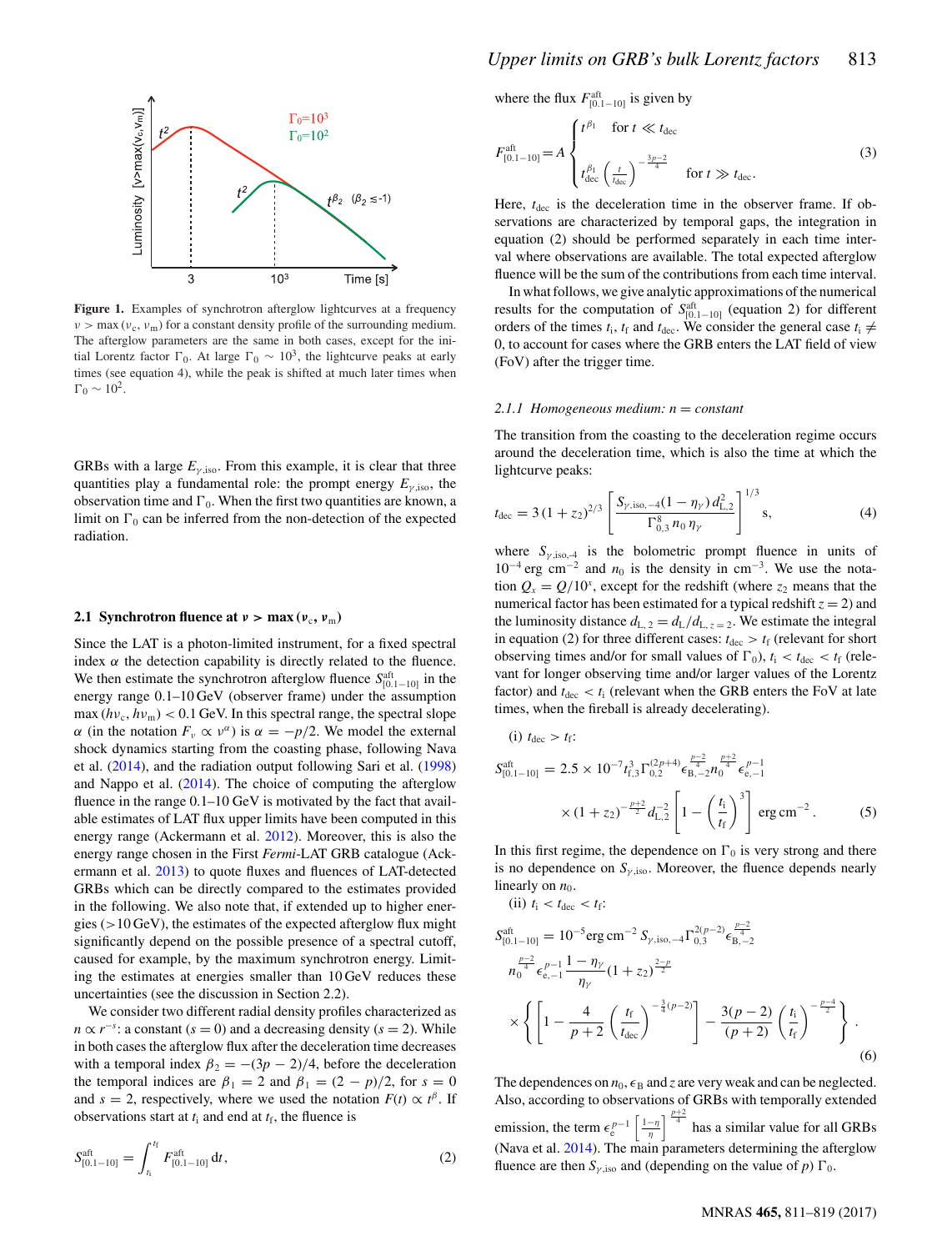<span id="page-3-0"></span>

**Figure 2.** Synchrotron afterglow fluence integrated from  $t_i = 0$  to  $t_f$  in the range 0.1–10 GeV (observer frame). The three different stripes correspond to three different integration times  $t_f = 20$ , 300, 5  $\times$  10<sup>3</sup> s (from right to left). For each stripe, the solid lines correspond to different redshifts:  $z =$ 0.5 (upper boundary),  $z = 2$  (central thick line) and  $z = 4$  (lower boundary). The filled dots show the Lorentz factor for which the light-curve peak time is equal to the integration time:  $t_{\text{dec}} = t_f$ . All the curves have been derived assuming  $\epsilon_e$ =0.1,  $\epsilon_B$ =0.01,  $\eta_\gamma$  =0.2, *n*=1 cm<sup>-3</sup> and  $S_{\gamma,iso}$ =10<sup>-4</sup> erg cm<sup>-2</sup>. Different values of  $S_{\gamma,iso}$  and  $n_0$  significantly affect the curves, as indicated by the vertical arrows: in the first regime,  $S_{[0,1-10]}^{at}$  depends almost linearly on the external density (see equation 5), while in the second regime the LAT fluence  $S_{[0,1-10]}^{aft}$  depends linearly on the prompt fluence  $S_{\gamma,\text{iso}}$  (see equation 6).

(iii) 
$$
t_{\text{dec}} < t_i
$$
:  
\n
$$
S_{[0.1-10]}^{\text{aft}} = 3 \times 10^{-5} S_{\gamma,\text{iso},-4}^{\frac{p+2}{4}} \epsilon_{\text{B},-2}^{\frac{p-2}{4}} \epsilon_{\text{e},-1}^{p-1} \left[ \frac{1 - \eta_{\gamma}}{\eta_{\gamma}} \right]^{\frac{p+2}{4}}
$$
\n
$$
\times d_{\text{L},2}^{\frac{p-2}{2}} t_{\text{i},3}^{\frac{3(p-2)}{4}} \left[ 1 - \left( \frac{t_{\text{f}}}{t_{\text{i}}} \right)^{-\frac{3(p-2)}{4}} \right] \text{erg cm}^{-2}. \tag{7}
$$

In this last regime, the synchrotron fluence is proportional to  $S_{\gamma,iso}$ but, contrary to the previous regime, it is independent of  $\Gamma_0$ .

The results are summarized in Fig. [2,](#page-3-0) which shows curves of  $S_{10.1-10}^{\text{aff}}$  as a function of  $\Gamma_0$ . These have been derived for  $t_i = 0$ , but they hold as long as  $t_i < \min(t_{\text{dec}}, t_f)$ , since for  $n = \text{constant}$ most of the emission is radiated at  $t \gtrsim t_{\text{dec}}$ , and the initial integration time does not significantly affect the fluence estimates. Each shaded stripe corresponds to a different value of the final integration time  $t_f$ (from left to right:  $t_f = 5 \times 10^3$ , 300, 20 s). We chose  $t_f = 5 \times 10^3$  as maximum value because this roughly corresponds to the maximum time-scale over which observations can be performed without temporal gaps. For each stripe, three different curves (corresponding to three different values of the redshift) are marked with a solid line: *z*  $= 0.5$  (upper boundary),  $z = 2$  (central thick line) and  $z = 4$  (lower boundary). All curves have been derived for  $S_{\gamma,iso} = 10^{-4}$  erg cm<sup>-2</sup>,  $\epsilon_e$ =0.1,  $\epsilon_B$ =0.01,  $\eta_\gamma$  = 0.2 and  $n = 1$  cm<sup>-3</sup>.

Low values of  $\Gamma_0$  correspond to late peak times. In this first regime,  $S_{[0,1-10]}^{\text{aff}}$  strongly depends on  $\Gamma_0$  and on the redshift (see equation 5). Moreover, it depends nearly linearly on the density: the curves should be moved up/down for increasing/decreasing density, as indicated by the arrows. The prompt fluence plays no role in this regime.

For increasing  $\Gamma_0$ , the peak time decreases. For each curve, the  $\Gamma_0$  at which  $t_{\text{dec}} = t_f$  is marked by a filled dot. At larger  $\Gamma_0$ , we

switch to the regime  $t_{\text{dec}} < t_f$ . In this second regime, the afterglow fluence depends very weakly on all the unknown parameters, except  $S_{\nu,iso}$ . All the curves (for different  $t_f$  and redshifts) flatten (i.e. the dependence on  $\Gamma_0$  is weaker) and converge to a similar value, as predicted by equation (6). This value is proportional to  $S_{\gamma,iso}$ : the curves should be moved up/down for increasing/decreasing prompt fluence, as indicated by the arrows.

If a LAT observation results in a non-detection, and the upper limit on the LAT average flux is estimated on a time  $[t_i, t_f]$ , these plots and equations (5)–(7) can be used to set an upper limit on  $\Gamma_0$ . Under favourable observing conditions, the most stringent limits which LAT can place on the  $0.1-10$  GeV fluence are around a few  $\times$ 10−<sup>7</sup> erg cm−<sup>2</sup> (Ackermann et al. [2012,](#page-8-25) [2013\)](#page-8-26). Our calculations show that strong limits ( $\leq$ 200) on  $\Gamma_0$  can hence be placed only if the GRB is observed for at least several hundred seconds (green stripe in Fig. [2\)](#page-3-0).

While the curves in Fig. [2](#page-3-0) have been derived under the assumptions that LAT observations start at the trigger time and that there are no temporal gaps in the observations, equations (5)–(7) can also be used in the more general case where  $t_i \neq 0$  and/or in the case of gaps during observations, for example caused by Earth occultation. In this latter case, the equations should be applied to each time interval where observations are performed, and the total fluence can then be estimated as the sum of contributions from each interval.

# 2.1.2 Wind-shaped environment:  $n \propto r^{-2}$

We derive the synchrotron fluence at  $v > \max(v_c, v_m)$  for a density  $n = 3 \times 10^{35} A_{\star} r^{-2}$ , where  $A_{\star}$  is defined such that  $A_{\star} = 1$  corresponds to the case of a typical wind from a Wolf–Rayet star (Chevalier & Li [2000\)](#page-8-27). The deceleration occurs around the time

$$
t_{\rm dec} = 350 \frac{S_{\gamma,\text{iso},-4}(1 - \eta_{\gamma}) d_{\text{L},2}^2}{\Gamma_{0,2}^4 A_{\star} \eta_{\gamma}} \text{ s.}
$$
 (8)

Also in this case, we consider all three possibilities for the order of  $t_i$ ,  $t_f$  and  $t_{dec}$ . Similar considerations to the case  $s = 0$  can be derived.

(i) 
$$
t_{\text{dec}} > t_f
$$
:  
\n
$$
S_{[0,1-10]}^{\text{aff}} = 3.7 \times 10^{-6} t_{f,3}^{\frac{4-p}{2}} \Gamma_{0,2}^{(p+2)} \epsilon_{\text{B},-2}^{(p-2)/4} A_{\star}^{(p+2)/4}
$$
\n
$$
\times \epsilon_{\text{e},-1}^{p-1} d_{\text{L},2}^{-2} \left[ 1 - \frac{t_i}{t_f} \right]^{\frac{4-p}{2}} \text{erg cm}^{-2}.
$$
\n(iii)  $t_i < t_{\text{dec}} < t_f$ : (9)

$$
S_{[0.1-10]}^{\text{aff}} = 10^{-5} \text{ erg cm}^{-2} S_{\gamma, \text{iso}, -4}^{\frac{4-p}{2}} \Gamma_{0,2}^{3(p-2)}
$$
  

$$
\times \epsilon_{\text{B}, -2}^{\frac{p-2}{4}} A_{\star}^{\frac{3(p-2)}{4}} \epsilon_{\text{e}, -1}^{p-1} \left[ \frac{1 - \eta_{\gamma}}{\eta_{\gamma}} \right]^{\frac{4-p}{2}} d_{\text{L}, 2}^{2-p}
$$
  

$$
\times \left\{ \left[ 1 - \frac{2(4-p)}{p+2} \left( \frac{t_{\text{f}}}{t_{\text{dec}}} \right)^{-\frac{3}{4}(p-2)} \right] - \frac{3(p-2)}{(p+2)} \left( \frac{t_{\text{i}}}{t_{\text{f}}} \right)^{-\frac{p-4}{2}} \right\},
$$
(10)

(iii)  $t_{\text{dec}} < t_i$ :

$$
S_{[0.1-10]}^{\text{aft}} = 3 \times 10^{-5} S_{\gamma,\text{iso},-4}^{\frac{p+2}{4}} \epsilon_{\text{B},-2}^{\frac{p-2}{4}} \epsilon_{\text{e},-1}^{p-1} \left[ \frac{1 - \eta_{\gamma}}{\eta_{\gamma}} \right]^{\frac{p+2}{4}}
$$

$$
\times d_{\text{L},2}^{\frac{p-2}{2}} t_{\text{i},3}^{\frac{3(p-2)}{4}} \left[ 1 - \left( \frac{t_{\text{f}}}{t_{\text{i}}} \right)^{-\frac{3(p-2)}{4}} \right] \text{erg cm}^{-2}. \tag{11}
$$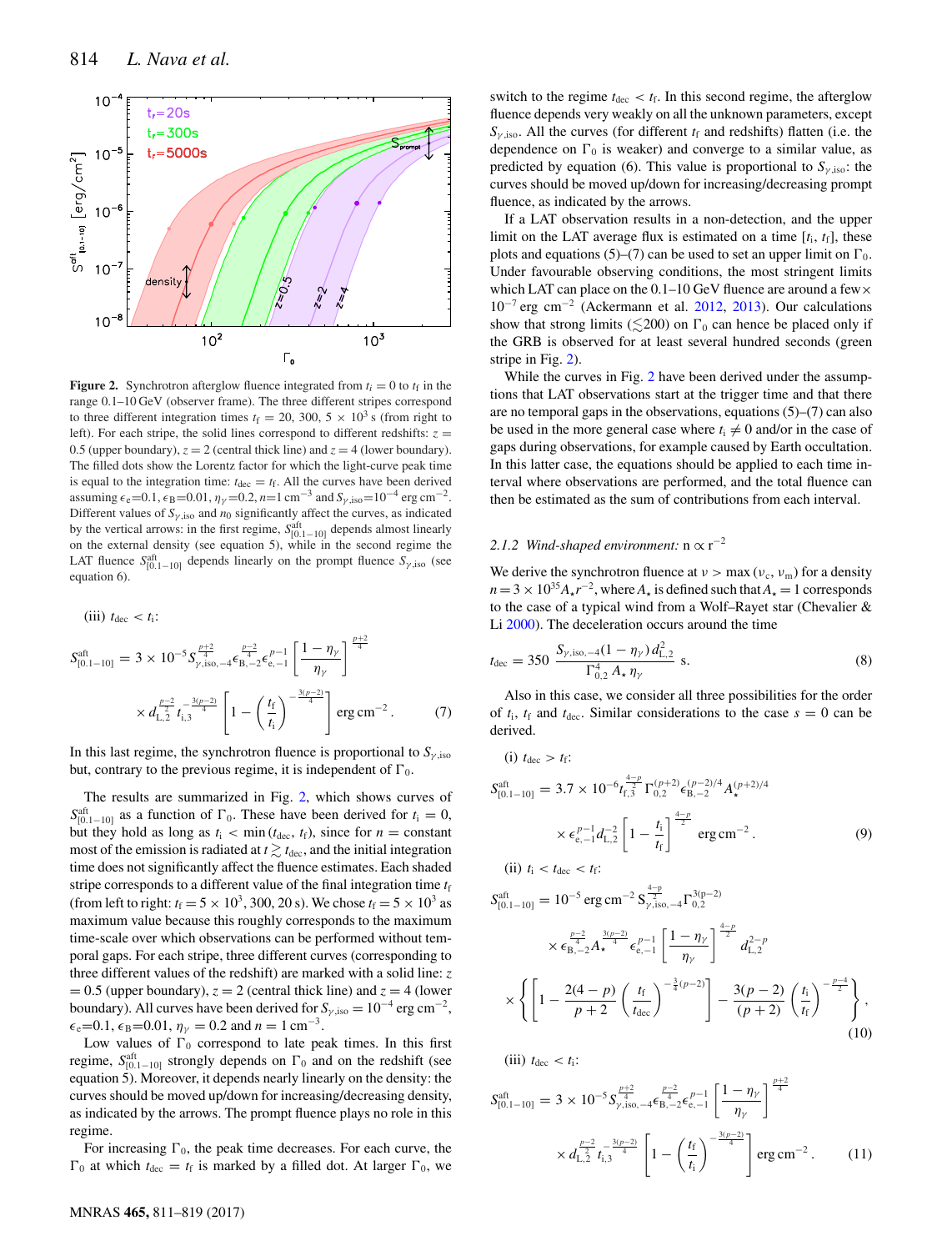<span id="page-4-0"></span>

**Figure 3.** Same as in Fig. [2](#page-3-0) but for a wind circumburst density profile with  $A_{\star} = 1$  (see equations 8–10). The two shaded stripes correspond to two different integration times:  $t_f = 10, 5 \times 10^3$  s (from right to left).

The results are summarized in Fig. [3,](#page-4-0) which shows  $S_{[0.1-10]}^{\text{aff}}$  as a function of  $\Gamma_0$ , for the case  $t_i = 0$ . Each shaded stripe corresponds to a different value of the final integration time  $t_f$ . Since the dependence on  $t_f$  is weaker as compared to the case  $n = n_0$ , only two cases are shown:  $t_f = 5 \times 10^3$ , 10 s (from left to right). All curves have been derived for  $S_{\gamma,iso} = 10^{-4}$  erg cm<sup>-2</sup>,  $\epsilon_e$ =0.1,  $\epsilon_B$ =0.01,  $\eta_{\gamma}$  = 0.2 and  $A_{\star} = 1$ . As in the constant density case, in the first regime  $(t_f < t_{\text{dec}})$  the afterglow fluence depends on  $\Gamma_0$  and *z*, although the dependence on  $\Gamma_0$  is weaker (see equation 9). Moreover, it depends nearly linearly on the density: the curves should be moved up/down for increasing/decreasing density. The prompt fluence plays no role in this regime. For increasing  $\Gamma_0$ , the deceleration time decreases and we switch to the regime  $t_{\text{dec}} < t_{\text{f}}$ . For each curve, the  $\Gamma_0$  at which  $t_{\text{dec}} = t_f$  is marked by a filled circle. In the second regime, the fluence depends very weakly on all the unknown parameters, except  $S_{\gamma,iso}$ . All the curves converge to a similar value, as predicted by equation (10). This value is roughly proportional to  $S_{\nu,iso}$ .

In the wind density scenario, LAT upper limits as deep as a few  $\times$  $10^{-7}$  erg cm<sup>-2</sup> lead to place stronger limits on  $\Gamma_0$ , as compared to the constant density case, even in the case of relatively short observation times  $t_f$ .

## **2.2 Caveats**

The estimates presented in the previous section neglect possible physical processes that might decrease the expected flux. The highenergy synchrotron afterglow emission might indeed be affected by the following.

(i) Inverse Compton scattering: in this case, the synchrotron luminosity at frequencies larger than max  $(v_c, v_m)$  is suppressed by a factor (1+*Y*), where *Y* is the Compton parameter. This can be relevant for small values of  $\epsilon_B$ , a very uncertain parameter in GRB studies. However, at high-energies, the Compton scattering is in Klein–Nishina regime, and the relevance of inverse Compton effects is strongly reduced. Beniamini et al. [\(2015\)](#page-8-28) have shown that *Y* at 0.1–10 GeV is of order unity, even for very small values ( $\langle$ -10<sup>-5</sup>) of  $\epsilon_B$ ;

(ii) The maximum synchrotron photon energy: this is limited by the maximal energy up to which electrons can be shock-accelerated. The limit is estimated to be around  $\Gamma \times 70$  MeV (de Jager & Harding [1992;](#page-8-29) Piran & Nakar [2010\)](#page-8-30). This mean[s](#page-5-0) that the maximum photon energy is constant during the coasting phase and then it decreases. For  $\Gamma$  < 150, this limit is then expected to produce a cutoff in the afterglow synchrotron spectrum around the energies relevant for this study. The extrapolation of the synchrotron spectrum with index  $\alpha = -p/2$  up to 10 GeV, might then be incorrect. In this case, the flux is smaller than what estimated before, especially at late times, when  $\Gamma$  has significantly decreased. Since we will apply our estimates to early-time observations  $(t_f = 100 \text{ s}, \text{ see Section 3})$ and since  $\alpha < -2$ , for the application presented here, this effect, if present, introduces a flux suppression at most of a factor of 2–3;

(iii)  $\gamma - \gamma$  absorption: for LAT observations performed simultaneously to the prompt emission, it might be relevant to include  $\gamma$  –γ absorption of GeV photons passing the shell of lower energy, prompt photons. Even though afterglow photons are produced at much larger radii as compared to prompt photons, Zou et al. [\(2011\)](#page-8-10) have demonstrated that opacity might still arise and partially suppress the GeV flux.

All these processes, if relevant, lower the expected synchrotron fluence, as compared to estimates presented in the previous section. This would lead to higher upper limits on  $\Gamma_0$  (i.e. if the expected flux is smaller, non-detections are consistent with theoretical expectations also for higher  $\Gamma_0$ , leading to less stringent upper limits on  $\Gamma_0$ ). This might be regarded as a weakness of the method. On the other hand, this can be used to check consistency by comparing the upper limits derived with this method with lower limits and direct estimates derived with different methods. If the comparison does not outline any inconsistency, the assumption that the GeV afterglow flux is not strongly suppressed is well supported. On the other hand, an inconsistency between this and other methods would reveal the need for at least one of the mentioned processes to be at work. As we will show later, inconsistencies are not found.

### **3 UPPER LIMITS ON**  $\Gamma_0$

As of 2016 January, the GBM has detected prompt emission from almost 1800<sup>1</sup> GRBs. Around 105 have been detected also by the  $LAT<sub>1</sub><sup>2</sup> corresponding to around 13 per cent of the GRBs falling$ within the nominal LAT FoV, i.e. at an angle of 65◦ from the LAT boresight (see also Vianello et al. [2015\)](#page-8-31).

Ackermann et al. [\(2012\)](#page-8-25) have considered all GRBs with no evidence of emission above 100 MeV, which fell within the LAT FoV during the first 2.5 years (288 events). The upper limits on the average flux in the range 0.1–10 GeV have been estimated on three different integration times: during the prompt emission, and for fixed 30 s and 100 s integration times, starting from the trigger time (i.e.  $t_i = 0$ ). We consider here the upper limits estimated for  $t_f =$ 100 s. For each burst in this sample, we have computed the prompt fluence  $S_{\gamma,iso}$  in the energy range  $1-10^4$  keV using the best-fitting model reported in the *Fermi* GBM burst online catalogue<sup>3</sup> (Bhat et al. [2016\)](#page-8-32). The fit models used in the catalogue include a simple power law (PL), a power-law with an exponential cutoff (CPL), a smoothly broken PL (SBPL) and the so-called Band function. We have considered only those GRBs for which the best-fitting model is a peaked (in  $vF_v$ ) function (i.e. either the CPL, SBPL or Band models), otherwise a model extrapolation down to 1 keV and up to 10 MeV would be unsafe. The final sample includes 190 GRBs. In

<sup>1</sup> <http://heasarc.gsfc.nasa.gov/W3Browse/fermi/fermigbrst.html>

<sup>2</sup> [http://fermi.gsfc.nasa.gov/ssc/observations/types/grbs/lat\\_grbs/](http://fermi.gsfc.nasa.gov/ssc/observations/types/grbs/lat_grbs/)

<sup>3</sup> <http://heasarc.gsfc.nasa.gov/W3Browse/fermi/fermigbrst.html>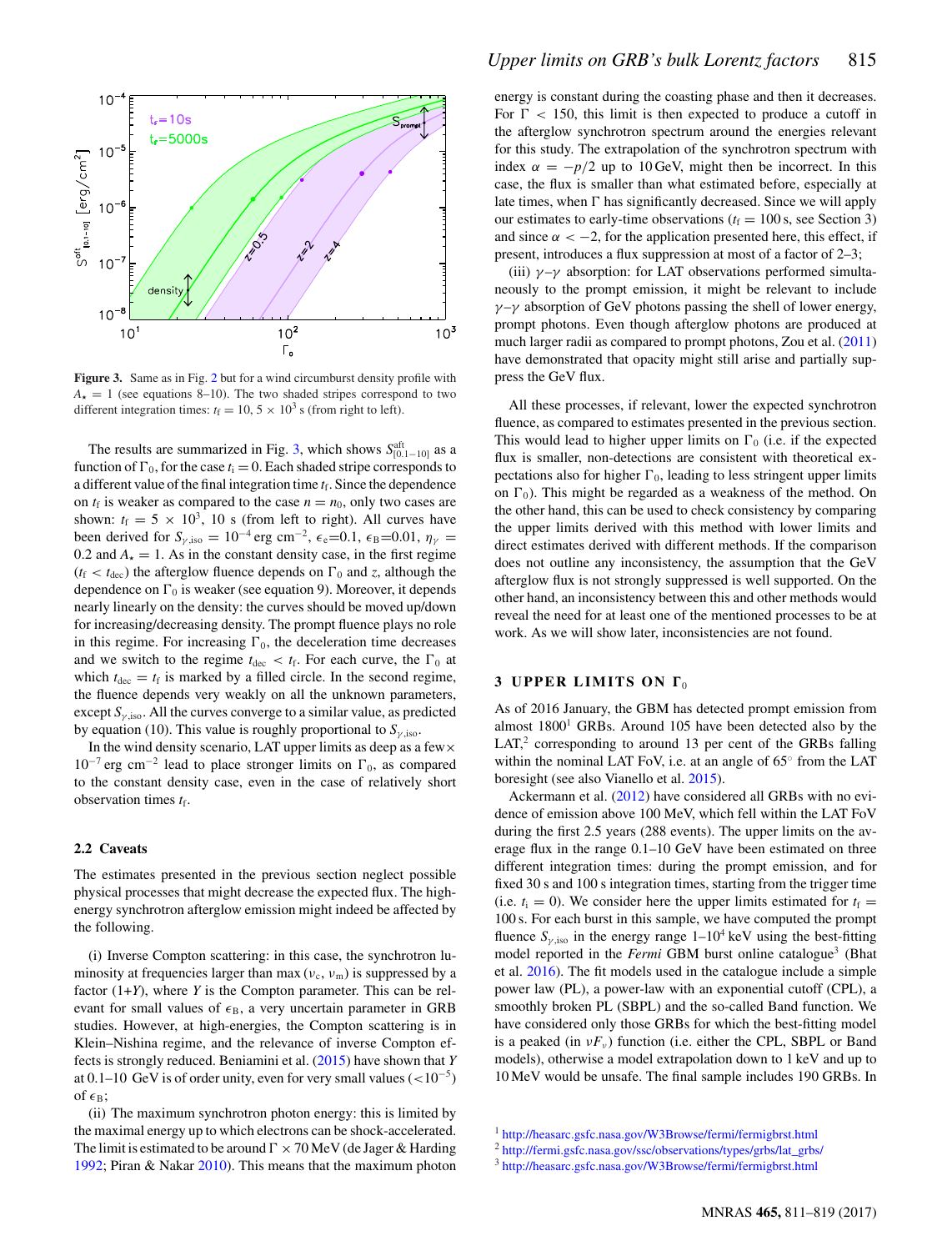<span id="page-5-0"></span>

**Figure 4.** Upper limits on  $\Gamma_0$  for bursts with no LAT detection, as a function of the redshift, for a constant density medium (left-hand panel) and a wind shaped medium (right-hand panel). Only upper limits smaller than  $\Gamma_0 = 2000$  are shown. Different colours of the curves refer to different values of the prompt GBM fluence: lighter colours are used for brighter bursts (see the colour bar). Red arrows: upper limits for GRBs with measured redshift. Star symbols: GRBs for which  $\Gamma_0$  has been estimated from the peak of the early optical lightcurve (green stars) and GeV lightcurve (yellow stars), taken from Ghirlanda et al. [\(2012\)](#page-8-14).

this sample, we find that the limits on the LAT fluence  $S_{[0,1-10]}^{UL}$  in the first 100 s range from  $5 \times 10^{-7}$  erg cm<sup>-2</sup> to  $8 \times 10^{-5}$  erg cm<sup>-2</sup>.

For this sample,  $t_i = 0$ , and  $t_f$ ,  $S_{\gamma,iso}$  and  $S_{[0.1-10]}^{UL}$  are known.<br>Imposing  $S_{[0.1-10]}^{att} < S_{[0.1-10]}^{UL}$ , equations (5) and (6) (or 9 and 10 for the wind case) can then be inverted to find the upper limit on  $\Gamma_0$ . We assume  $\epsilon_e$  =0.1,  $\eta_v$  =0.2,  $n_0$  = 1 (or  $A_\star$  = 1 for the wind density case),  $\epsilon_B$ =0.01 and *p* = 2.2 (but  $\epsilon_B$  and *p* do not affect the estimates, and the density is important only at small values of  $\Gamma_0$ ). Since the redshift is known only for a small fraction of the sample, we derive the upper limits on  $\Gamma_0$  as a function of *z*. The results are shown in Fig. [4](#page-5-0) bot[h](#page-6-0) for a constant density medium (left-hand panel) and a wind medium (right-hand panel), for  $\zeta$  in the range 0.1–10 (blue and light-blue curves). Red arrows mark those bursts for which the redshift is known. Only cases resulting in upper limits smaller than 2000 are shown. To emphasize the role of the prompt fluence, we use different colours for different values of  $S_{\nu,iso}$ : brighter (in the GBM range) bursts are marked with lighter colours. It is evident that stringent limits on  $\Gamma_0$  can be derived only for the brightest GRBs. For a typical redshift  $z \sim 2$ , the limits on  $\Gamma_0$  lie above 200 and in the range 100–400 for a constant and wind-like medium, respectively.

These limits can be compared with limits and direct estimates available in the literature and computed with different methods. Ackermann et al. [\(2012\)](#page-8-25) derived upper limits for six bright GRBs for which a high-energy cutoff in the prompt spectrum at energies <100 MeV is implied by the LAT non detection. Their upper limits on  $\Gamma_0$  as a function of *z* are shown in their fig. 11. The curves are similar to those derived here, with limiting values around ∼150 at  $z = 0.5$  and ~500 at  $z = 5$ . Upper limits on  $\Gamma_0$  have been computed also from early-time X-ray observations, resulting in maximum values around several hundreds, by Zou & Piran [\(2010\)](#page-8-16). They have also shown that when these are combined with lower limits required to avoid the compactness problem, values of  $\Gamma_0$  are in the range  $10^2 - 10^3$ .

Concerning direct estimates (rather than limits) of  $\Gamma_0$ , a spectral break in the prompt component has been observed only in a few cases (Ackermann et al. [2011;](#page-8-33) Tang et al. [2015\)](#page-8-34). Most of the

available estimates of the value of  $\Gamma_0$  have been inferred from the detection of an early peak in the afterglow lightcurve. Ghirlanda et al. [\(2012\)](#page-8-14) collected all GRBs with known redshift and with an early peak in the optical lightcurve, and inferred  $\Gamma_0$  under the assumption that the peak corresponds to the blast wave deceleration time. The  $\Gamma_0$  values have been derived both for a constant and windlike medium, and are shown in Fig. [4](#page-5-0) as star symbols (the green colour refers to optical lightcurves, while the yellow colour refers to a similar analysis applied to GeV lightcurves of LAT GRBs with temporally extended GeV emission).

The most stringent limits derived in this work lie above most of the values inferred from GRBs with an optical peak. This implies that the non-detection of synchrotron afterglow radiation is consistent with the simplest model, and there is no evidence that mechanisms producing a suppression of the GeV flux (see Section 2.2) are at work. The possibility of testing the relevance of these processes is however limited by the instrument sensitivity. We can conclude that present instrument capabilities are not pointing to the need for a relevant suppression of the high-energy afterglow synchrotron flux.

On the other hand, the upper limits lie not far from (and sometimes below) the estimated values of  $\Gamma_0$ . This suggests that the LAT should be able to detect the synchrotron afterglow component for those GRBs with the largest bulk Lorentz factors and largest energetics. A fraction of the LAT-detected GRBs are indeed characterized by the presence of an emission above 100 MeV lasting much longer than the prompt radiation, whose flux decays in time as a PL (Ackermann et al. [2013\)](#page-8-26). These are the brightest GBM GRBs, and a large Lorentz factor  $\Gamma_0 > 500$  has been inferred for them. An association with synchrotron afterglow radiation has been claimed to be consistent also with their spectral and temporal properties (Kumar & Barniol Duran [2009,](#page-8-35) [2010;](#page-8-36) De Pasquale et al. [2010;](#page-8-37) Ghirlanda, Ghisellini & Nava [2010;](#page-8-38) Ghisellini et al. [2010;](#page-8-39) Lemoine, Li & Wang [2013;](#page-8-40) Nava et al. [2014;](#page-8-23) Beniamini et al. [2015\)](#page-8-28), although photons with particularly large energies  $(>10 \text{ GeV})$  detected at late times ( $>10^2$  s) are in excess of the synchrotron limit and require a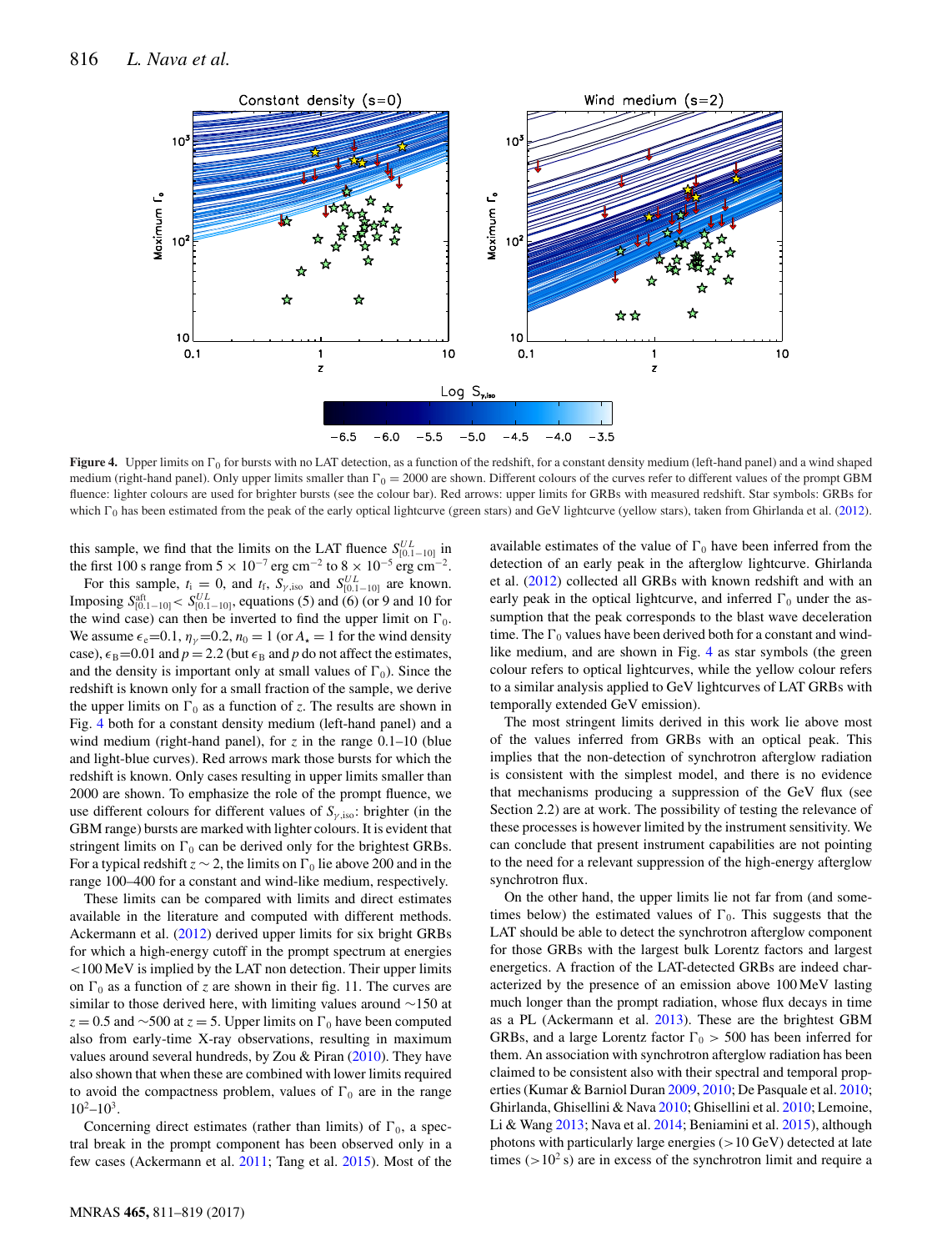<span id="page-6-0"></span>

**Figure 5.** Prompt fluence (left-hand panel) and peak flux (right-hand panel) in the energy range 1–104 keV versus the angle θ to the LAT boresight. Grey dots represent *Fermi* GRBs detected only by the GBM. Square symbols represent GRBs detected also by the LAT: filled symbols refer to those with temporally extended emission, empty symbols refer to those with no evidence for extended emission, and empty symbols with a cross inside refer to cases for which the classification is uncertain.

different explanation (Piran & Nakar [2010;](#page-8-30) Wang, Liu & Lemoine [2013;](#page-8-41) Ackermann et al. [2014\)](#page-8-42).

Finally, we comment on the dependence of these results on the unknown parameters  $\epsilon_e$  and  $\eta_{\gamma}$ , with reference to a homogeneous density medium (similar considerations hold also for a wind-shaped density medium). In the first regime, where observations stop before the lightcurve reaches the peak (equation 5), our estimates of  $\Gamma_0$  do not depend on  $\eta_{\gamma}$ , and they depend very weakly on  $\epsilon_{e}$  ( $\Gamma_{0} \propto \epsilon_{e}^{0.1}$ ). In the second regime (equation 6), the Lorentz factor appears also in the definition of  $t_{\text{dec}}$ , and it is then less obvious to understand how different assumptions on  $\eta_{\gamma}$  and  $\epsilon_{e}$  affect the results. From numerical estimates, we find that if the value of  $\epsilon_e(1 - \eta_{\gamma})/\eta_{\gamma}$ increases by a factor of 5 compared to our fiducial value of 0.4, the upper limits on  $\Gamma_0$  are smaller, by a factor of 1.5. They lie closer to the direct values estimated from the peak of optical lightcurves (green star symbols in Fig. [4\)](#page-5-0). Conversely, if the value of  $\epsilon_e(1 \eta_{\gamma}$ )/ $\eta_{\gamma}$  is decreased by a factor of 10, the upper limits increase by a factor of  $\lesssim$ 3, and the most stringent values are now at the level of the direct estimates derived from GeV lightcurves of GRBs with LAT temporally extended emission (yellow star symbols in Fig. [4\)](#page-5-0).

### **4 IMPLICATIONS FOR GRBS WITH DETECTED GEV TEMPORALLY EXTENDED EMISSION**

In order to detect synchrotron afterglow radiation with the LAT,  $S_{[0.1-10]}^{aft}$  must be larger than the instrument threshold:

$$
S_{[0.1-10]}^{\text{aft}} > S_{\text{th}}[\text{bkg}, \theta, t_{\text{f}} - t_{\text{i}}, \alpha].
$$
 (12)

This threshold does not have the same value for all GRBs, because it strongly depends on the specific observing conditions. It is then impossible to identify a unique condition which all GRBs must satisfy in order to have a detectable GeV afterglow radiation. More precisely, the minimum value of the fluence  $S_{th}$  required for detection will in general depend on the level of background, the angle  $\theta$  between the burst location and the LAT boresight (which might also change during observations), how long the GRB is inside the LAT FoV ( $\Delta t = t_f - t_i$ ), and the spectral index  $\alpha$ . The level of background depends on contamination from Earth-albedo events CR-background, on the geomagnetic latitude, and on the location of the Earth limb.  $S_{th}$  can then considerably vary from burst to burst, and two events with similar intrinsic properties and located at similar distances can result in a detection or non-detection due to different observing conditions.

As discussed in Section 2.1, also the theoretical estimate of  $S_{[0,1-10]}^{\text{aff}}$  cannot be fully determined, because it depends on a few unknown parameters, such as  $\Gamma_0$ , *z* (which is not measured in most cases) and possibly *n* (depending on the interval time  $t_i - t_f$  during which the event is observed). However, for a typical  $t_f$  (of at least few hundred seconds) and for reasonably large Lorentz factors ( $\Gamma_0$ > 100), the main parameter determining the afterglow fluence in the LAT range is the prompt fluence  $S_{\gamma,iso}$  (see Figs [2](#page-3-0) and [3,](#page-4-0) and equations 6 and 10), if  $\epsilon_e$  and  $\eta_{\gamma}$  do not vary significantly. The condition for having a detectable afterglow fluence can then be roughly translated into a condition on the prompt fluence. Keeping in mind that this is true only in the regime  $t_f > t_{\text{dec}} > t_i$  and that also  $\Gamma_0$  plays a role in determining the afterglow fluence, the prediction is that, when the emission detected by LAT is indeed afterglow radiation, these events should also be the ones with the largest prompt fluences. A correlation between the prompt sub-MeV fluence and the GeV fluence arises also if both emissions are related to the prompt component, but in this case it is not trivial to explain why the GeV radiation extends in time significantly beyond the prompt phase.

Following these considerations we collect all GRBs detected by *Fermi* up to 2016 January and plot their distribution in the plane  $S_{\gamma,iso}$ – $\theta$  (Fig. [5,](#page-6-0) left-hand panel), to verify if LAT-detected GRBs with temporally extended emission show indeed a tendency to have larger prompt fluences. For each burst in this sample, the prompt fluence  $S_{\nu,iso}$  has been estimated in the energy range  $1-10^4$  keV using the best-fitting model reported in the *Fermi* GBM burst online catalogue.<sup>4</sup> Grey empty circles are GRBs detected by the GBM but with no emission detected by the LAT. GRBs also detected by the  $LAT<sup>5</sup>$  are instead marked with a square symbol. Note that, when

<sup>4</sup> <http://heasarc.gsfc.nasa.gov/W3Browse/fermi/fermigbrst.html>

<sup>5</sup> [http://fermi.gsfc.nasa.gov/ssc/observations/types/grbs/lat\\_grbs/](http://fermi.gsfc.nasa.gov/ssc/observations/types/grbs/lat_grbs/)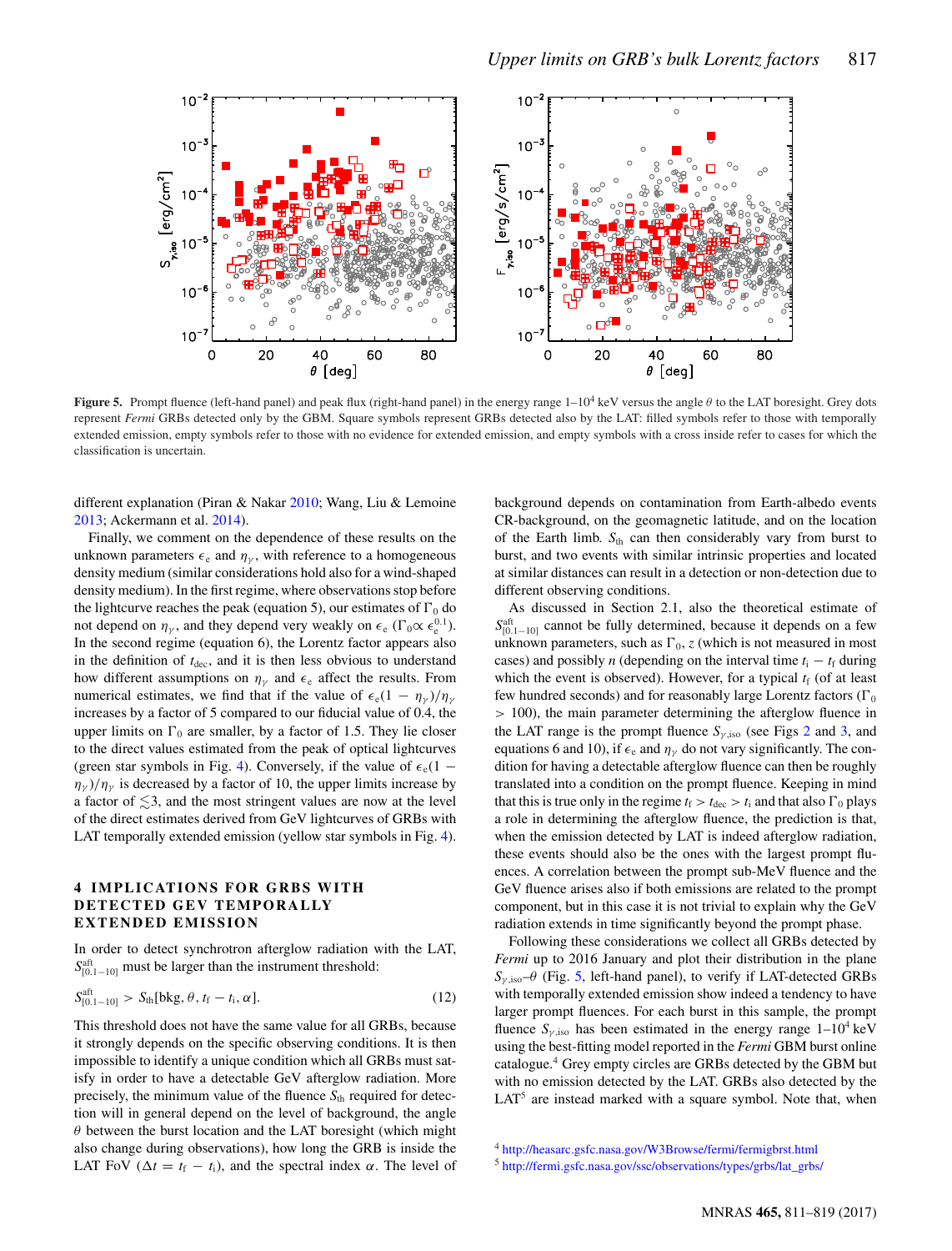GeV radiation is detected, there is a possibility that this radiation is not synchrotron afterglow emission, i.e. there are cases where the afterglow fluence is too faint, and photons of a different origin (for example, the high-energy extension of the prompt spectrum) are responsible for the LAT detection. To account for this possible contamination, we classify LAT GRBs according to the duration of the LAT emission as compared to the duration of the prompt detected by the GBM. According to information derived either from the GRB LAT catalogue (Ackermann et al. [2013\)](#page-8-26), the GCN archive, or literature, we divide the sample into three categories: (i) GRBs with temporally extended emission (filled squares), (ii) GRBs with no LAT emission after the end of the prompt emission (empty squares) and (iii) GRBs for which the classification is uncertain, since a few photons have been detected by the LAT after the end of the prompt emission, but on time-scales comparable to the prompt duration (squares with a plus symbol inside).

LAT GRBs with temporally extended emission and non-LAT GRBs clearly populate two different regions of the plane, with LAT GRBs to clustered in the high- $S_{\nu \text{ iso}}$ /low- $\theta$  region (Fig. [5,](#page-6-0) left-hand panel). We check if this tendency is present also when the prompt fluence is replaced with the prompt peak flux  $F_{\gamma,iso}$ . The right-hand panel in Fig. [5](#page-6-0) shows, for the same sample, the prompt peak flux as a function of  $\theta$ . GRBs detected by the LAT now span almost all the range of peak fluxes, and no clear separation is present between LAT and GBM-only GRBs, indicating that the prompt peak flux does not influence the possibility of having a bright long-lasting high-energy component. The separation between LAT and non-LAT bursts is instead evident in terms of prompt fluence, consistently with the afterglow model.

### **5 DISCUSSION AND CONCLUSIONS**

The luminosity of the early afterglow emission strongly depends on the value of the initial Lorentz factor  $\Gamma_0$ . This parameter indeed affects the expected emission in two ways: (i) it is the main parameter determining the deceleration time, i.e. the transition between the coasting phase (where the Lorentz factor is constant) and the deceleration phase, and (ii) it is the main parameter determining the luminosity of the radiation during the initial coasting phase. Large values of  $\Gamma_0$  imply a short deceleration time and a large peak flux. Afterglows of high- $\Gamma_0$  GRBs are then easier to detect (Fig. [1\)](#page-2-0). Early-time flux upper limits can then be translated into upper limits on the afterglow luminosity, and in turn on the value of  $\Gamma_0$ .

In principle, this method can be applied to optical and X-ray observations. The optical band, however, likely lies below the cooling frequency, where the flux depends on very uncertain parameters, especially  $\epsilon_B$ . Recent afterglow modelling on different samples selected in different energy bands (radio, optical, X-ray and GeV) have showed that  $\epsilon_B$  probably spans a large range of values, covering at least 4–5 orders of magnitude (Lemoine et al. [2013;](#page-8-40) Barniol Duran [2014;](#page-8-43) Santana et al. [2014;](#page-8-44) Beniamini et al. [2015;](#page-8-28) Zhang et al. [2015\)](#page-8-45), making the predictions of the optical flux very uncertain. The X-ray band, instead, lies most likely above the cooling frequency, but, for small values of  $\epsilon_B$ , this part of the synchrotron spectrum is strongly affected by inverse Compton scattering (Beniamini et al. [2015;](#page-8-28) Be-niamini, Nava & Piran [2016\)](#page-8-46). Again, the very uncertain value of  $\epsilon_B$ would reflect on a large uncertainty on the expected X-ray flux, and then in not very robust limits on  $\Gamma_0$ . Higher (approximately GeV) energies are less affected by these issues: first, we can safely assume that the LAT energy range is above the cooling frequency, and

second, the Klein–Nishina cross-section strongly limits the effects of the inverse Compton scattering on this part of the synchrotron spectrum.

We have modelled approximately GeV synchrotron afterglow emission during the coasting and deceleration phases, and compared model expectations with LAT observations. Since the LAT is a photon-limited instrument, for a fixed photon index the relevant quantity for the detection is the fluence. We have presented equations to estimate the synchrotron afterglow fluence in the range 0.1–10 GeV (observer frame) as a function of all afterglow parameters, prompt fluence, redshift and initial  $(t_i)$  and final  $(t_f)$  observation times (see equations 4–7 for a homogeneous density medium, and equations (8)–(11) for a wind-like density medium). For the case  $t_i = 0$  (i.e. for GRBs which are inside the LAT FoV at the trigger time) the results are summarized in Fig. [2](#page-3-0) and [3](#page-4-0) (for a constant and a wind-like density profile, respectively). The fluence is shown as a function of  $\Gamma_0$  for different observing times  $t_f$  and for fixed  $\epsilon_e$ =0.1,  $\epsilon_B$ =0.01 and  $p = 2.2$  (the last two parameters however play a very little role in modifying the estimates), while the dependence on *n*, *z*, and  $S_{\gamma,iso}$  are shown in the figures. These curves and the equations provided in Section 2.1 can be used to set a limit on  $\Gamma_0$ , if the upper limit on the LAT average flux from  $t_i$  to  $t_f$  is known.

We have applied these equations to a sample of 190 GRBs with no evidence for GeV emission (Ackermann et al. [2012\)](#page-8-25). We have used the upper limits on the average LAT flux (estimated in the first 100 seconds after the GRB trigger) to place upper limits on  $\Gamma_0$  (Fig. [4\)](#page-5-0). For a typical redshift  $z = 2$ , the inferred values are above 200 for a homogeneous medium, and in the range 100-400 for a wind-like density medium. These values are consistent with estimates (and lower limits) available in literature and inferred with different methods.

These estimates rely on the assumption that processes such as the existence of a limit on the maximal synchrotron photon energy,  $\gamma - \gamma$ absorption with lower energy, prompt photons and inverse Compton scattering, do not significantly lower the expected high-energy synchrotron flux (see Section 2.2 for a discussion). The lack of conflict between our results inferred from high-energy observations and estimates inferred (with other methods) from observations at lower frequencies implies that there is no need to invoke a suppression of the high-energy afterglow flux. An improved instrument sensitivity is required to probe the presence and relevance of the mentioned processes.

On the other hand, the fact that most of the inferred upper limits lie very close to  $\Gamma_0$  values (and lower limits) estimated with different methods (see Fig. [4,](#page-5-0) star symbols) implies that the synchrotron afterglow radiation from GRBs with the highest  $\Gamma_0$  should be bright enough to be detected by the LAT. For very large  $\Gamma_0$ , the deceleration time is small, and the afterglow luminosity is a good proxy for the blastwave energy. In turn, for a fixed value of the prompt efficiency  $\eta_{\gamma}$ , the blastwave energy is a proxy for the energy radiated during the prompt,  $E_{\gamma,iso}$ , implying that the GeV synchrotron radiation should be detectable for the GRBs with the highest prompt fluences. This scenario is consistent with the detection, in a considerable fraction of the LAT GRBs, of a slowly fading GeV radiation on time-scales much longer than the prompt emission, whose luminosity is tightly correlated with the prompt energy (Nava et al. [2014\)](#page-8-23).

The synchrotron afterglow scenario is then consistent not only with detections, but also with non-detections of GRBs by the LAT, and offers a method to place upper limits on  $\Gamma_0$ . This method, in combination with other estimates (mostly lower limits), provides a tool to restrict the acceptable range of values for the still uncertain parameter  $\Gamma_0$ .